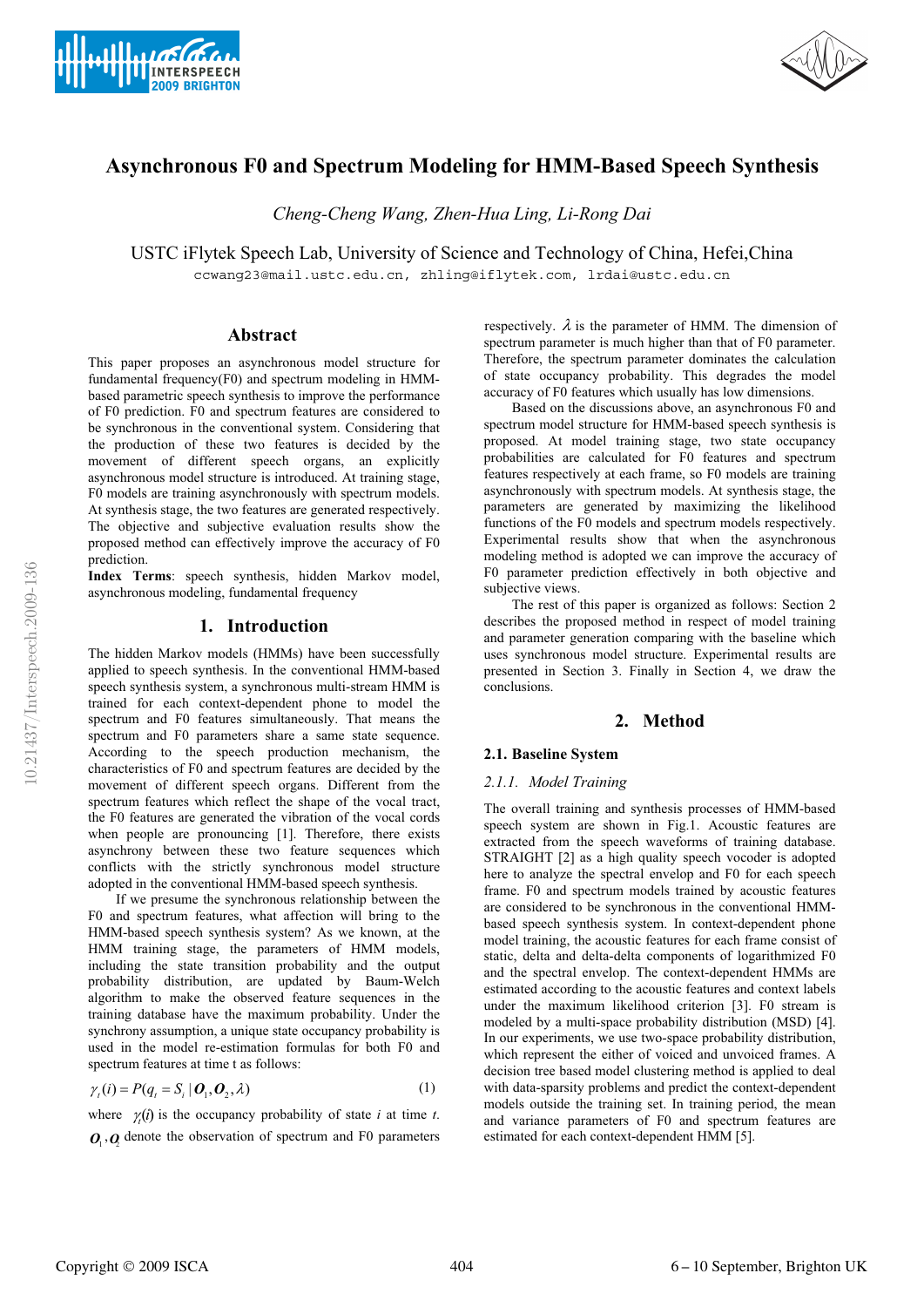

 Fig.1. *Flowchart of the baseline HMM-based speech synthesis system* 

#### *2.1.2. Parameter Generation*

For an input text, the HMM sequences of the sentence are determined by the clustered HMMs and decision trees. The spectral and F0 parameters are generated by maximum likelihood parameter generation algorithm [6].

For a given sentence HMM  $\lambda$ , to generate speech parameters, we maximize  $P(O | \lambda)$  with respect to the speech parameter vector sequence *O* as:

$$
\boldsymbol{O}_{\text{max}} = \arg \max_{\boldsymbol{O}} P(\boldsymbol{O} | \boldsymbol{q}_{\text{max}}, \lambda) \tag{2}
$$

where  $q_{\text{max}}$  is the state sequence predicted by combining phone duration models and state duration models in the baseline system.

In the baseline system, a state duration model is trained to predict the duration of every state in the utterance for synthesis.  $d$  is the duration of one state can be predicted as:

$$
d_i^* = \max_{d_i} \left[ \sum_i \log P_i(d_i \mid \lambda_i) + w^* \log P(d \mid \lambda) \right]
$$
 (3)

where  $P_i = N(d_i | m_i, \sigma_i^2)$  presents the state duration model and  $P = N(d | m, \sigma^2)$  presents the phone duration model.  $w$  is set as the weight between these two models. So we can get optimization of  $d$  by the derivative of the Eq. 3 [7]:

$$
d_i^* = m_i + \rho \cdot \sigma_i^2
$$
  

$$
w(m - \sum m_i)
$$
 (4)

where, 
$$
\rho = \frac{w(m - \sum_{i} m_{i})}{\sigma^{2} + w \sum_{i} \sigma_{i}^{2}}
$$
 (5)

#### **2.2. Proposed Method**

#### *2.2.1. Introduction of Asynchronous Model Structure*

As the baseline system introduced in section 2.1, F0 and spectrum models which are synchronous and independent are shown in Fig.2 (a). Based on the presentation in the section of Introduction, an asynchronous and independent model is proposed as shown in Fig.2 (b). The state sequence *q* is shared by the F0 feature sequence  $O_1$  and spectrum feature

sequence  $O_2$ . Whereas, in the proposed asynchronous modeling structure, the two feature steams correspond to two different state sequences. When this model is introduced into our HMM-based speech synthesis systems, it plays an asynchronous role in both the training and synthesis stages. In training stage, two different optimized state sequences of spectrum and F0 is extracted respectively by training data. In synthesis stage, two state sequences for F0 and spectral features are predicted respectively



Fig.2. *Feature production Models of the synchronous and asynchronous modeling method* 

#### *2.2.2. Model Training*

A semi-asynchronous model structure is adopted in our implementation. The reason why we choose semiasynchronous modeling instead of full-asynchronous one is that if the spectrum and F0 features are modeled without constraining in the same phone boundary, some unvoiced utterances will cause the inaccuracy of the phone boundary of F0 feature. Further more, the alignment between the generated spectral and F0 features will be more difficult in synthesis stage for full-asynchronous modeling. The phone boundaries are determined by Viterbi alignment using the trained models of baseline system. That is an important constrain in asynchronous system. The spectrum and F0 features have the same phone boundary as the baseline. So actually we only model spectrum and F0 respectively inside the unit of phone.

The asynchronous model training can be divided into several steps as Fig.3. Firstly, the process is the same as the baseline system until getting the clustered HMMs. Fully context-dependent models can be produced by F0 and spectrum parameters. Then initial clustered HMM model is trained from full context model by decision trees. Secondly, Viterbi alignment gives the synchronous phone boundary of spectrum and F0 features. These two steps are the same as conventional synchronous training. Thirdly, the spectrum and F0 models are trained separately by Baum-Welch algorithm based on the given phone boundaries. Here two different state occupancy probability of each frame are calculated for spectrum and F0 features. Finally, we can get state segmentation in each phone for spectrum and F0 respectively to train phone duration, spectrum state duration and F0 state duration model. These two steps belong to asynchronous training stage.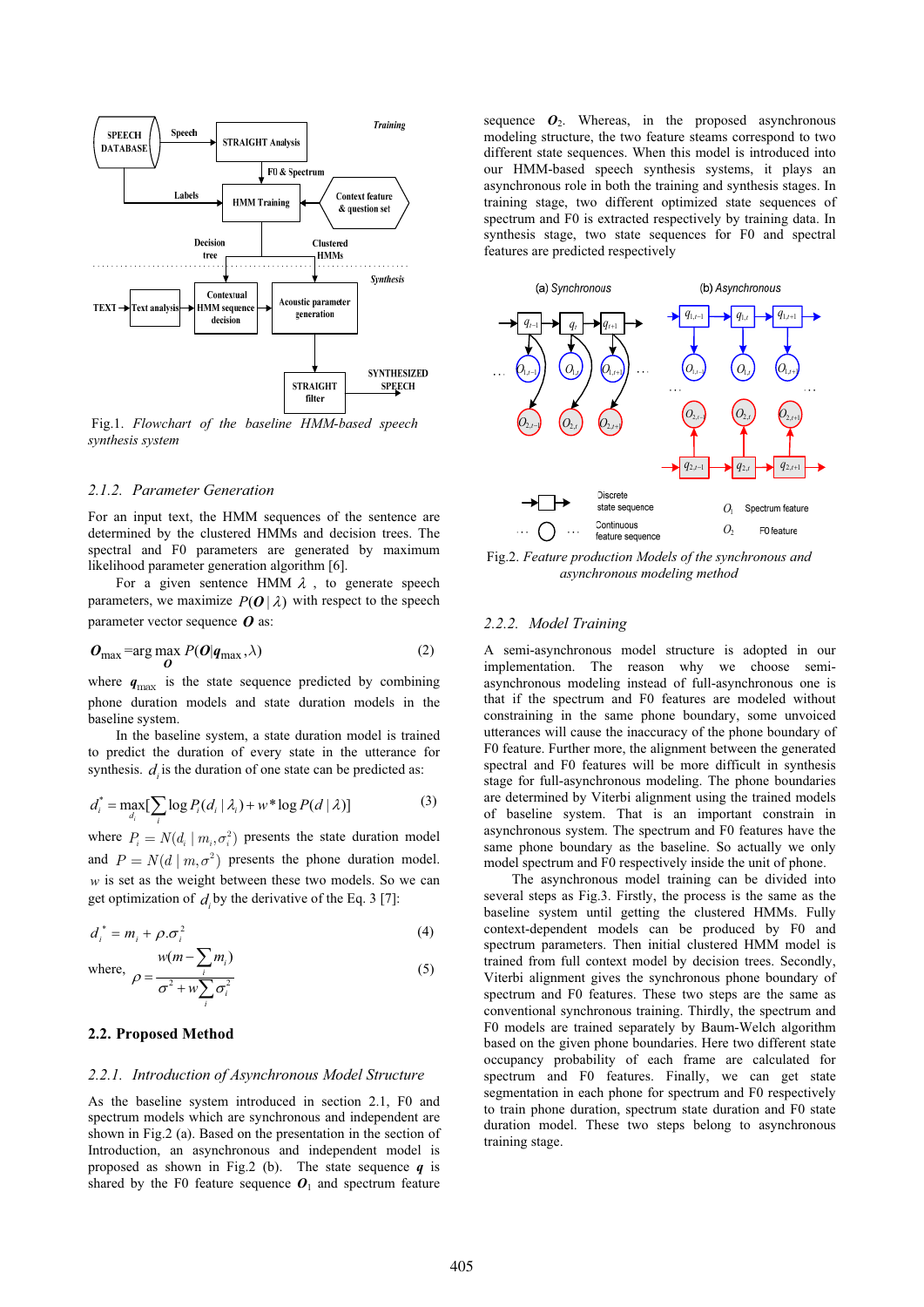#### **HMM** Training



*model training method*

#### *2.2.3. Parameter Generation*

The maximum likelihood parameter generation algorithm [6] is also adopted here to generate spectral and F0 parameters at synthesis stage. For a given HMM  $\lambda$ , to generate speech parameters, we maximize  $P(O_1, O_2 | \lambda)$  with respect to the spectrum and F0 speech parameter vector sequence  $\boldsymbol{O}_{\!\scriptscriptstyle [}$ ,  $\boldsymbol{Q}_{\!\scriptscriptstyle 2}$ .

$$
P(\boldsymbol{O}_1, \boldsymbol{O}_2 \mid \lambda) = \sum_{q_1, q_2} P(\boldsymbol{O}_1, \boldsymbol{O}_2 \mid \lambda, \boldsymbol{q}_1, \boldsymbol{q}_2) P(\boldsymbol{q}_1, \boldsymbol{q}_2 \mid \lambda)
$$
  
= 
$$
\sum_{q_1, q_2} P(\boldsymbol{O}_1 \mid \lambda, \boldsymbol{q}_1) P(\boldsymbol{O}_2 \mid \lambda, \boldsymbol{q}_2) P(\boldsymbol{q}_1, \boldsymbol{q}_2 \mid \lambda)
$$
 (6)

In conventional synchronous system, state sequence  $q_1 = q_2 = q$ ; while, in proposed asynchronous system,  $q_1 \neq q_2$ . So the parameter generation algorithm approximately can be divided into two maximum steps:

$$
[\boldsymbol{q}_1^*, \boldsymbol{q}_2^*] = \arg\max_{q_1, q_2} P(\boldsymbol{q}_1 \mid \lambda) P(\boldsymbol{q}_2 \mid \lambda) \tag{7}
$$

$$
[\boldsymbol{O}_1^*, \boldsymbol{O}_2^*] = \arg\max_{O_1, O_2} P(\boldsymbol{O}_1 | \lambda, \boldsymbol{q}_1^*) P(\boldsymbol{O}_2 | \lambda, \boldsymbol{q}_2^*)
$$
\n(8)

Prediction of duration as Eq. 7 relates to the weighting of phone duration, spectrum state duration and F0 state duration. The prediction process equals maximum the following likelihood function F:

$$
F = \sum_{i} \log P_i(d_i | \lambda_i) + w_i \sum_{i} \log P_i(d_i | \lambda_i) + w_2 \log P(d | \lambda) \tag{9}
$$

$$
\text{S. T. : } \sum_{i} d_i = d \tag{10}
$$

$$
\sum_{i} d_i = d \tag{11}
$$

where, the first part of the likelihood function is the likelihood of spectrum state duration; the second part is the likelihood of F0 state duration; the third is the likelihood of phone duration. The three parts combine with the weight coefficients  $w_1$ and  $w_2$  .  $P_i = N(d_i | m_i, \sigma_i^2)$  presents the spectrum state

duration model,  $P_i' = N(d_i' \mid m_i', \sigma_i'^2)$  presents the F0 state duration model,  $P = N(d | m, \sigma^2)$  presents the phone duration model. We can get optimization of  $d_i$  and  $d_i$  by the derivative of the likelihood function as the baseline method [7]:

$$
d_i^* = m_i + \rho_1 \sigma_i^2 \tag{12}
$$

$$
d_i^{\prime *} = m_i^{\prime} + \rho_2 \sigma_i^2 \tag{13}
$$

where, 
$$
\rho_1 = \frac{d - \sum_i m_i}{\sum \sigma_i^2}
$$
 (14)

$$
\rho_2 = \frac{w_1(d - \sum_i m_i)}{\sum_i \sigma_i^2}
$$
\n(15)

Once the state sequences are given, Eq. 8 can be solved following the same maximum likelihood parameter generation method used in the baseline system [6].

## **3. EXPERIMENTS**

#### **3.1. Experiment Condition**

Speech synthesis is experimented on Chinese speech databases of a female speaker, including 1000 sentences. Speech signals are sampled at 16 kHz and analyzed by STRAIGHT vocoder. The 5-state left-to-right phone HMM model with single-mixture are adopted. We selected 50 sentences as test set; the others were used for training. Objective measure — RMSE (Root of Mean Square Error) and subjective measure — Preference Score are used to assess the performance.

#### **3.2. Objective Experiment**

The average log probability of estimated HMMs on the training data set is used here as an objective measure to evaluate the accuracy of trained models and the results are shown in Table. 1. From this table, we can see that the average log probability of the proposed asynchronous system is higher than that of the baseline system, which means the asynchronous model structure can describe the F0 and spectral features in the training data set better than the synchronous assumption.

Table.1. *Average log probability of the two systems* 

| System          | Average log probability per frame |                 |  |
|-----------------|-----------------------------------|-----------------|--|
| <b>Baseline</b> | $4.390736e+02$                    |                 |  |
| Proposed        | $4.393973e+02$                    |                 |  |
|                 | F0 Stream                         | Spectrum Stream |  |
|                 | 5.004088                          | $4.343933e+02$  |  |

Comparing the state alignments of training sentences using the baseline system and proposed system, we find that the results are almost the same for spectral features but are quite different for F0 features. This coincides with the analysis in section 1 and 2. The following measurements focus on F0 prediction instead of spectrum because of its variety.

RMSE is commonly used to evaluate the mean error between generated parameter and original parameter. We define it as following function: